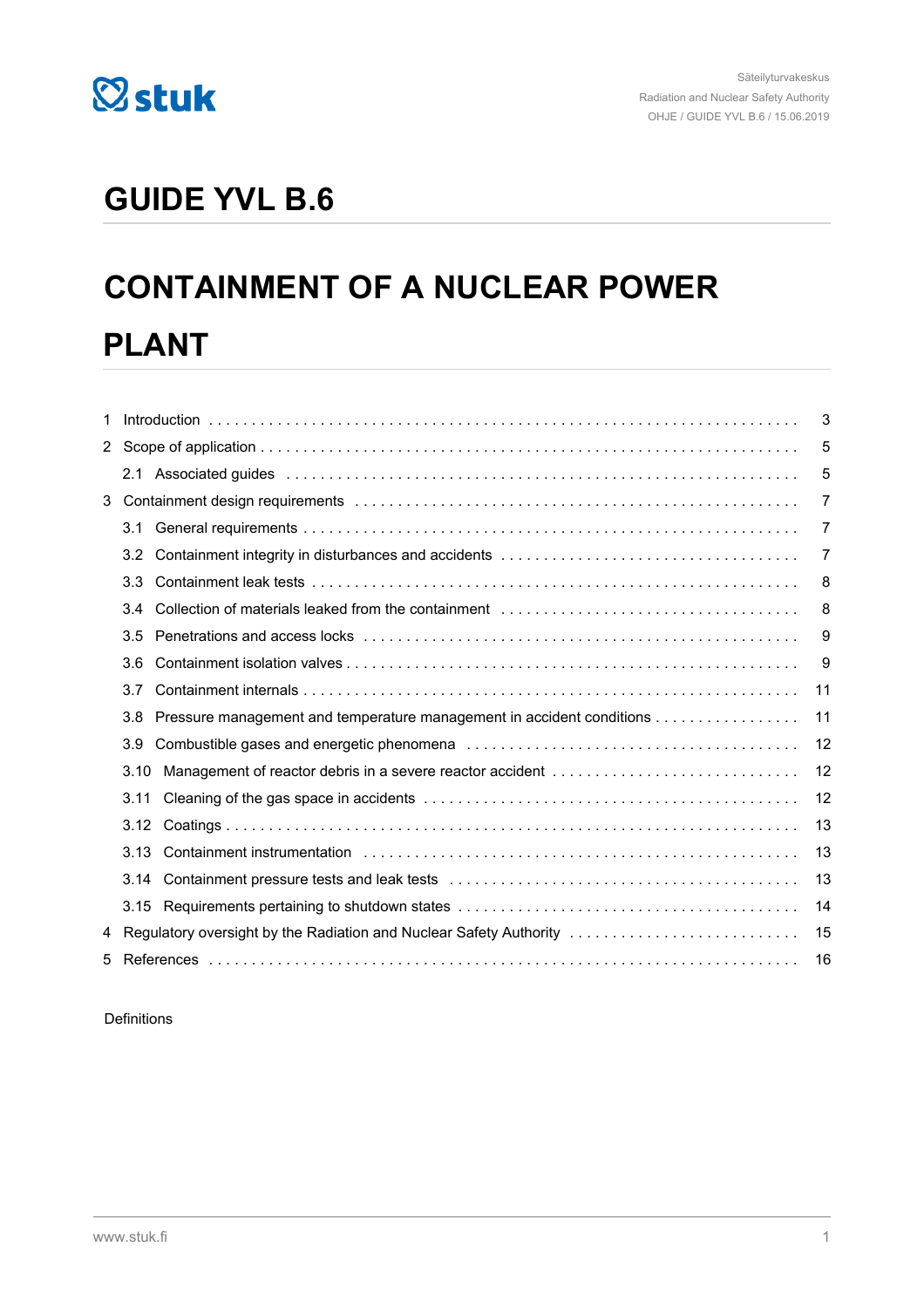

## **Authorisation**

According to Section 7 r of the Nuclear Energy Act (990/1987), the Radiation and Nuclear Safety Authority (STUK) shall specify detailed safety requirements for the implementation of the safety level in accordance with the Nuclear Energy Act.

## **Rules for application**

The publication of a YVL Guide shall not, as such, alter any previous decisions made by STUK. After having heard the parties concerned STUK will issue a separate decision as to how a new or revised YVL Guide is to be applied to operating nuclear facilities or those under construction, and to licensees' operational activities. The Guide shall apply as it stands to new nuclear facilities.

When considering how the new safety requirements presented in the YVL Guides shall be applied to the operating nuclear facilities, or to those under construction, STUK will take due account of the principles laid down in Section 7 a of the Nuclear Energy Act (990/1987): The safety of nuclear energy use shall be maintained at as high a level as practically possible. For the further development of safety, measures shall be implemented that can be considered justified considering operating experience, safety research and advances in science and technology.

According to Section 7 r(3) of the Nuclear Energy Act, the safety requirements of the Radiation and Nuclear Safety Authority (STUK) are binding on the licensee, while preserving the licensee's right to propose an alternative procedure or solution to that provided for in the regulations. If the licensee can convincingly demonstrate that the proposed procedure or solution will implement safety standards in accordance with this Act, the Radiation and Nuclear Safety Authority (STUK) may approve a procedure or solution by which the safety level set forth is achieved.

With regard to new nuclear facilities, this Guide shall apply as of 1 July 2019 until further notice. With regard to operating nuclear facilities and those under construction, this Guide shall be enforced through a separate decision to be taken by STUK. This Guide replaces Guide YVL B.6 (15.11.2013).

Translation. Original text in Finnish.

## **STUK • SÄTEILYTURVAKESKUS STRÅLSÄKERHETSCENTRALEN RADIATION AND NUCLEAR SAFETY AUTHORITY** Osoite / Address • Laippatie 4, 00880 Helsinki Postiosoite / Postal address • PL / P.O.Box 14, FI-00811 Helsinki, FINLAND Puh. / Tel. (09) 759 881, +358 9 759 881 • Fax (09) 759 88 500, +358 9 759 88 500 • www.stuk.fi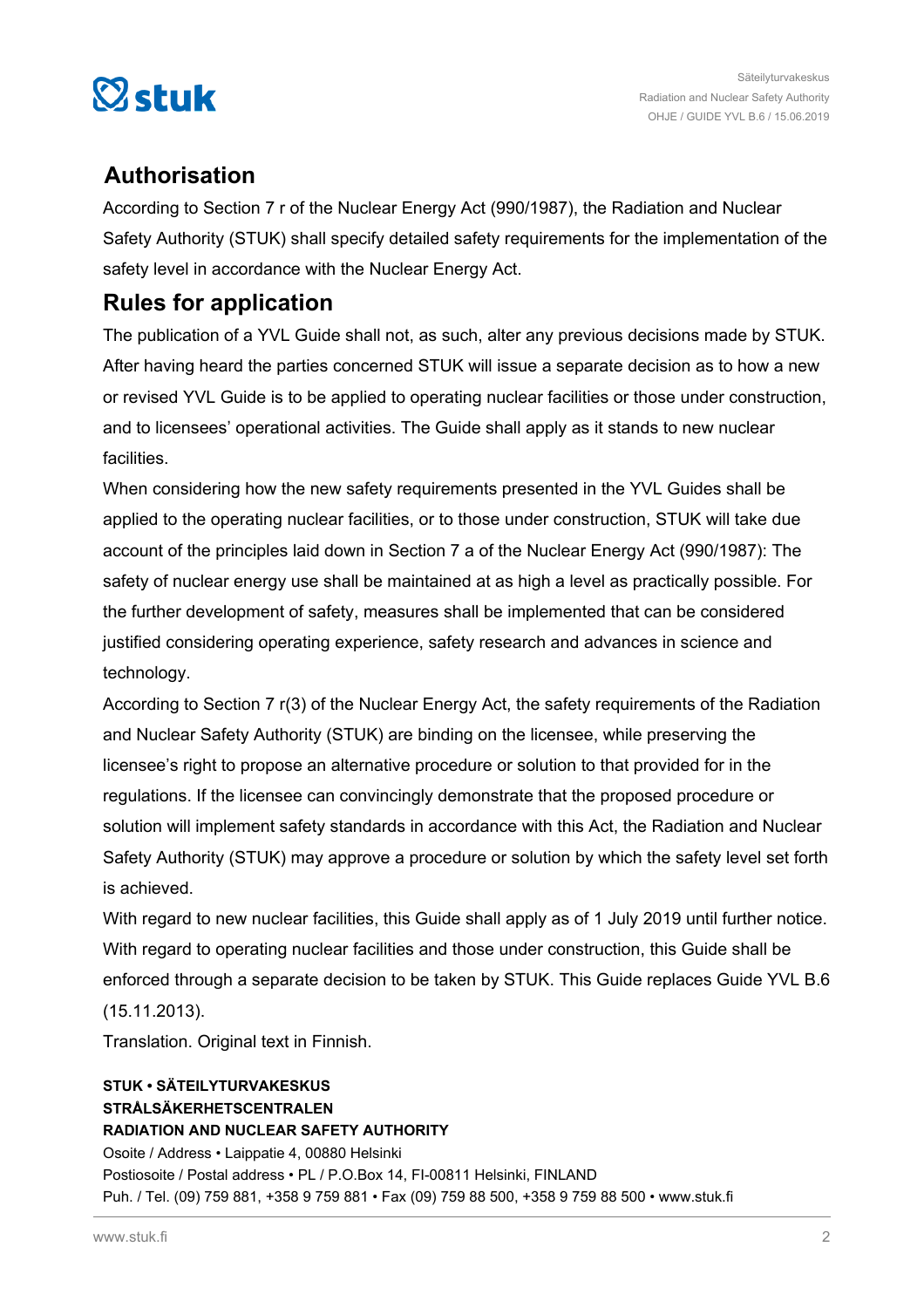<span id="page-2-0"></span>

## **1 Introduction**

101. Section 10 of Radiation and Nuclear Safety Authority Regulation on the Safety of a Nuclear Power Plant (STUK Y/1/2018) states that in order to prevent the dispersion of radioactive substances, the structural defence-in-depth safety principle shall be implemented. Structural defence-in-depth design shall prevent dispersion of radioactive substances from the fuel of the nuclear reactor into the environment by means of successive barriers which are the fuel and its cladding, the reactor cooling circuit (primary circuit) and the containment. **[**2019-06-15 **]**

102. Section 10(3) of Radiation and Nuclear Safety Authority Regulation on the Safety of a Nuclear Power Plant (STUK Y/1/2018) states that in order to ensure containment building integrity,

i. the containment shall be designed to maintain its integrity during anticipated operational occurrences and, with a high degree of certainty, during all accident conditions;

ii. pressure, radiation and temperature loads, radiation levels on plant premises, combustible gases, impacts of missiles and short-term high energy phenomena resulting from an accident shall be considered in the design of the containment; and

iii. the possibility of containment leaktightness becoming endangered as a result of reactor pressure vessel fracturing shall be extremely low. **[**2019-06-15 **]**

103. Section 10(4) of Radiation and Nuclear Safety Authority Regulation on the Safety of a Nuclear Power Plant (STUK Y/1/2018) states that a nuclear power plant shall be equipped with systems to ensure the stabilisation and cooling of molten core material generated during a severe accident. The possibility of direct interaction of molten core material with the load bearing containment structure shall be extremely low. **[**2019-06-15 **]**

104. According to Section 11(3) of Radiation and Nuclear Safety Authority Regulation on the Safety of a Nuclear Power Plant (STUK Y/1/2018), in order to prevent accidents and mitigate the consequences thereof, a nuclear power plant shall be provided with systems for shutting down the reactor and maintaining it in a sub-critical state, for removing decay heat generated in the reactor; and for retaining radioactive materials within the plant. Design of such systems shall apply redundancy, separation and diversity principles that ensure implementation of a safety function even in the event of malfunctions. **[**2019-06-15 **]**

105. Section 11(8) of Radiation and Nuclear Safety Authority Regulation on the Safety of a Nuclear Power Plant (STUK Y/1/2018) states that the systems needed for reaching and maintaining a controlled state and the monitoring of the progress of an accident and the plant's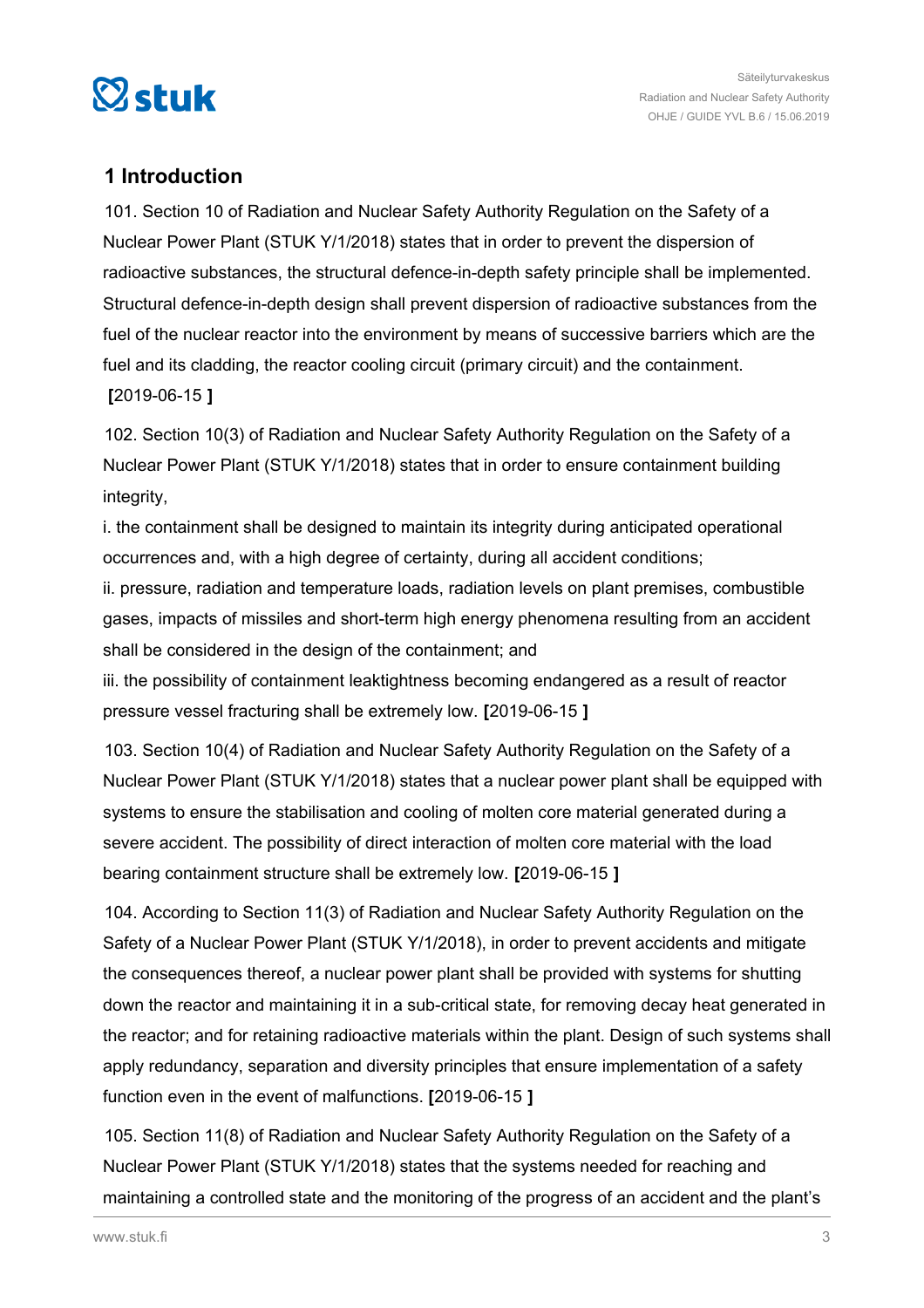

status in severe reactor accidents in a nuclear power plant shall be independent of the systems designed for normal operation, anticipated operational occurrences and postulated accidents. The leaktightness of the containment during a severe reactor accident shall be reliably ensured. **[**2019-06-15 **]**

106. Section 11(9) of Radiation and Nuclear Safety Authority Regulation on the Safety of a Nuclear Power Plant (STUK Y/1/2018) states that the plant shall be designed so that it can be reliably brought into a safe state after a severe reactor accident. **[**2019-06-15 **]**

107. Section 22 b(3) of Nuclear Energy Decree (161/1988) specifies the dose limits for anticipated operational occurrences, Class 1 and 2 postulated accidents and design extension conditions. **[**2019-06-15 **]**

108. Section 22 b(4)(5) of Nuclear Energy Decree (161/1988) states that the release of radioactive substances arising from a severe accident shall not necessitate large scale protective measures for the population nor any long-term restrictions on the use of extensive areas of land and water. In order to limit the long term effects, the limit for atmospheric releases of cesium-137 is 100 terabecquerel (TBq). The possibility of exceeding the set limit shall be extremely small. **[**2019-06-15 **]**

109. Section 22 b(6) of Nuclear Energy Decree (161/1988) states that possibility of a release in the early stages of an accident requiring measures to protect the population shall be extremely small. **[**2019-06-15 **]**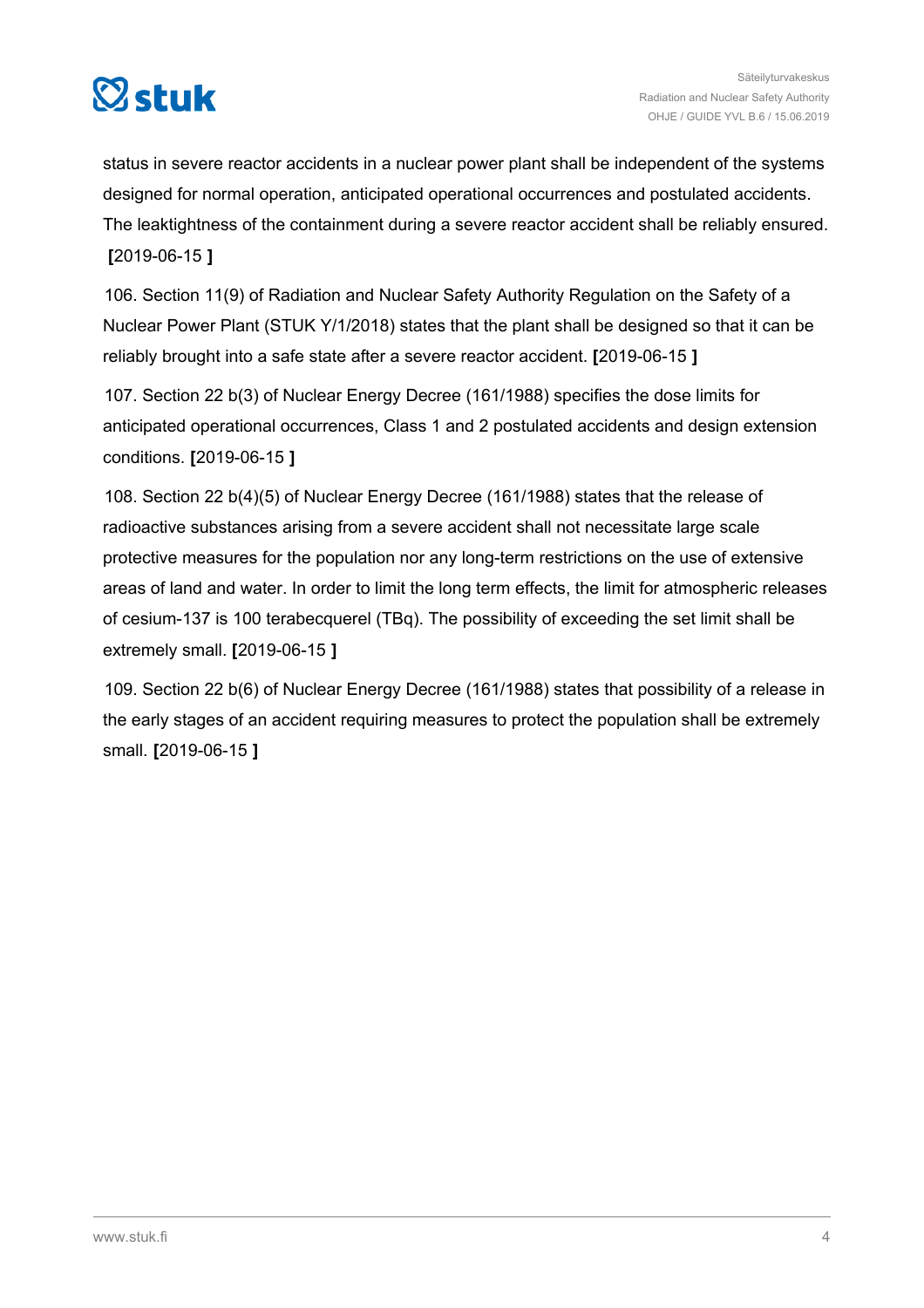<span id="page-4-0"></span>

## **2 Scope of application**

201. Guide YVL B.6 sets out detailed requirements and acceptance criteria for design and leaktightness testing of the nuclear power plant containment by which compliance with the provisions of Nuclear Energy Act (161/1988) and the Radiation and Nuclear Safety Authority Regulation on the Safety of a Nuclear Power Plant (STUK Y/1/2018) discussed in section 1 is ensured and demonstrated. The requirements set out in Guide YVL B.6 supplement requirements set out in Guide YVL B.1 "Safety design of a nuclear power plant". **[**2019-06-15 **]** 202. Application of Guide YVL B.6 to other nuclear facilities is subject to a separate application decision. **[**2013-11-15 **]**

## **2.1 Associated guides**

203. The requirements for the safety design of nuclear power plants are set out in Guide YVL B.1 "Safety design of a nuclear power plant". **[**2019-06-15 **]**

204. The requirements for addressing internal and external hazards at nuclear power plants are set out in Guide YVL B.7 "Provisions for internal and external hazards at a nuclear facility". **[**2019-06-15 **]**

205. Detailed containment design requirements pertaining to aircraft impacts are specified in Guide YVL A.11 "Security of a nuclear facility". **[**2019-06-15 **]**

206. The requirements for the deterministic safety analysis of nuclear power plants are set out in Guide YVL B.3 "Deterministic safety analyses for a nuclear power plant". **[**2019-06-15 **]**

207. The requirements for design, construction and in-service inspections of the concrete, steel and composite structures of safety-classified buildings of nuclear facilities are set out in Guide YVL E.6 "Buildings and structures of a nuclear facility". **[**2019-06-15 **]**

208. The requirements for electrical and I&C equipment of nuclear facilities are set out in Guide YVL E.7 "Electrical and I&C equipment of a nuclear facility". **[**2019-06-15 **]**

209. The requirements for marking of emergency exits are set out in Guide YVL B.8 "Fire protection at a nuclear facility". **[**2019-06-15 **]**

210. The requirements for construction and commissioning of the nuclear facility are set out in Guide YVL A.5 "Construction and commissioning of a nuclear facility". **[**2019-06-15 **]**

211. The requirements for the operation of a nuclear power plant are set out in Guide YVL A.6 "Conduct of operations at a nuclear power plant". **[**2019-06-15 **]**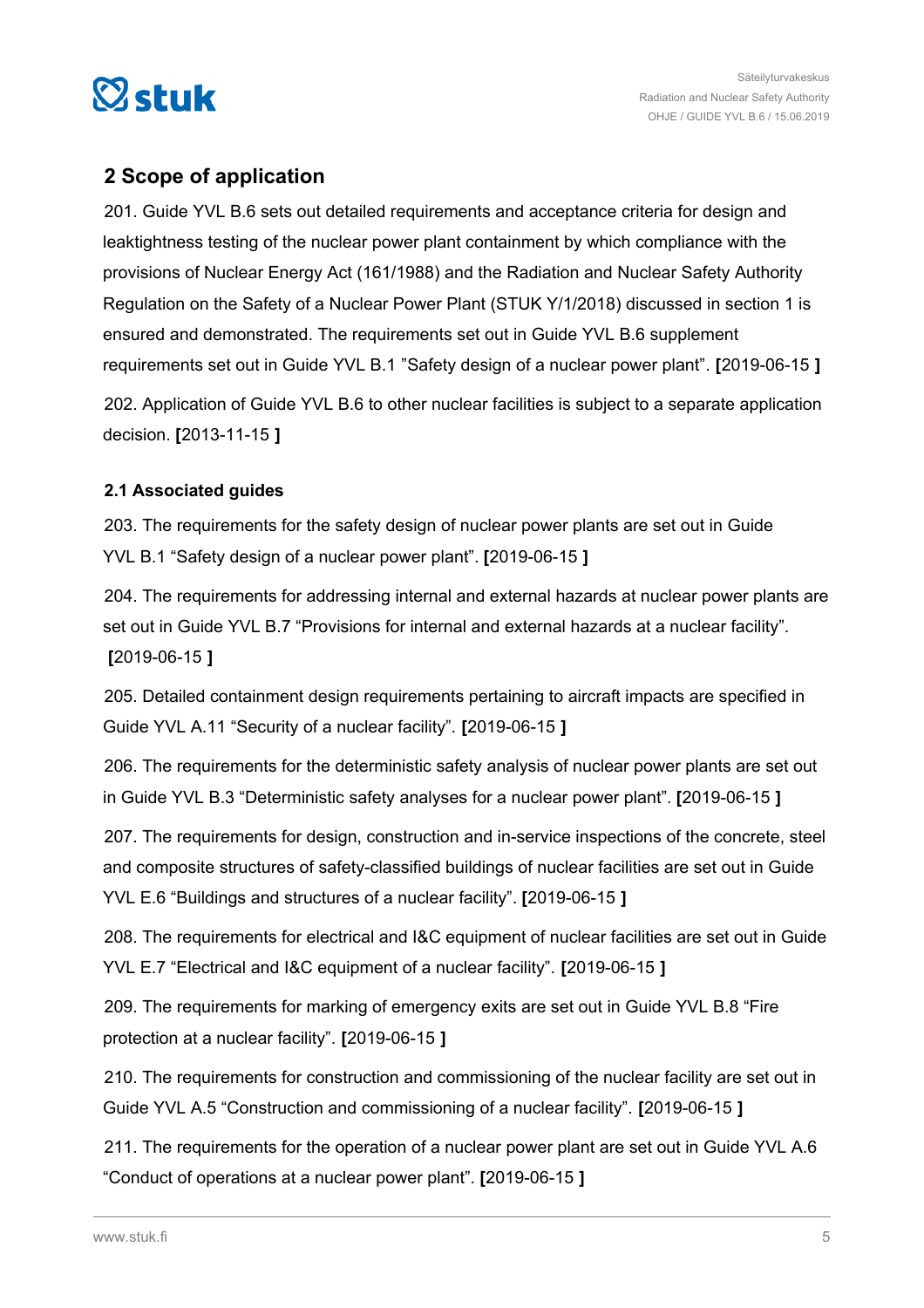

212. The requirements for ageing management in nuclear facilities are set out in Guide YVL A.8 "Ageing management of a nuclear facility". **[**2019-06-15 **]**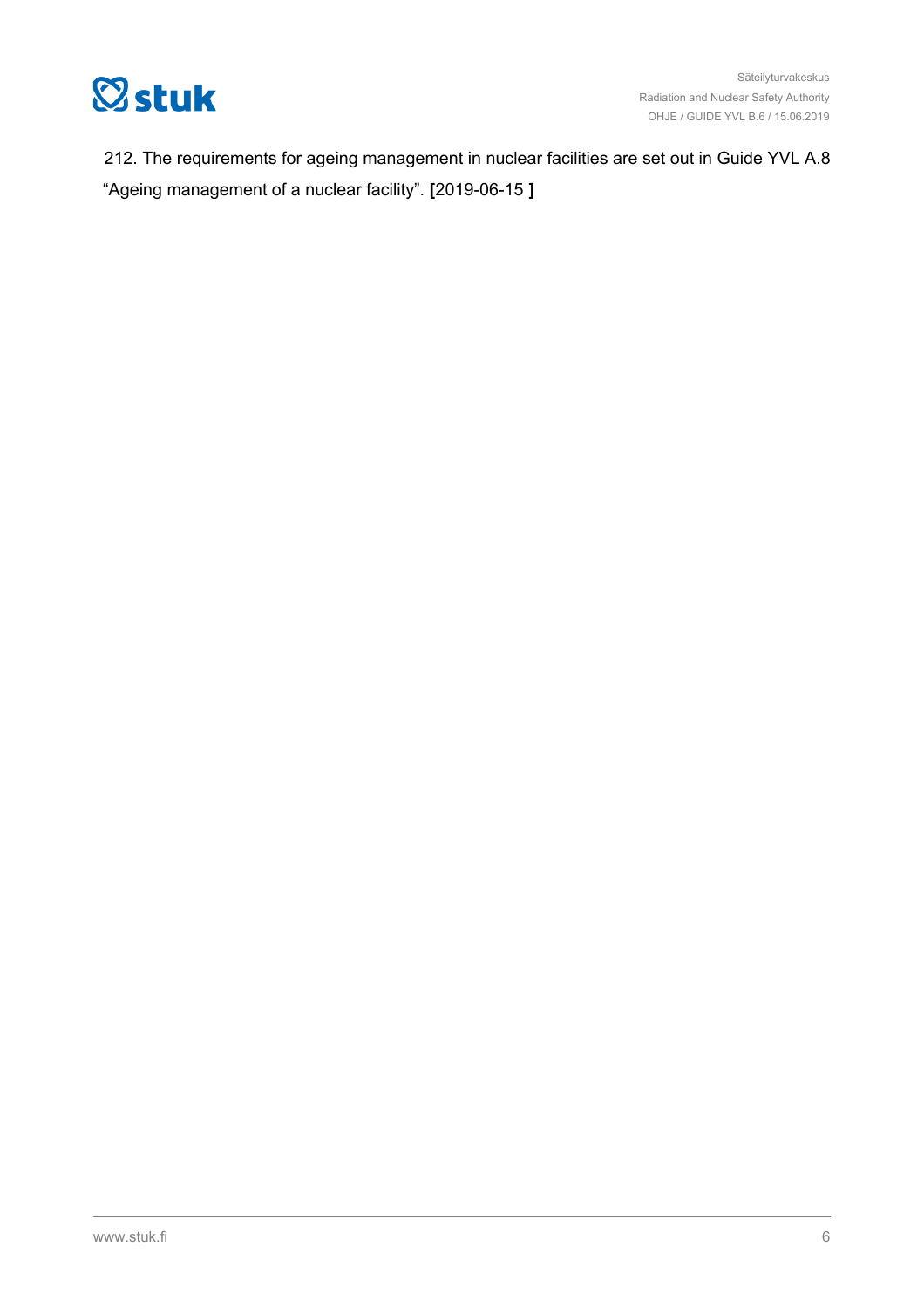<span id="page-6-0"></span>

## **3 Containment design requirements**

## **3.1 General requirements**

301. A nuclear power plant shall be provided with a leaktight containment system to: a. limit the release of radioactive substances during normal operation, anticipated operational occurrences and accidents;

b. protect the plant against natural and human induced external events; and

c. provide a protective biological shield during normal operation, anticipated operational occurrences and accidents. **[**2013-11-15 **]**

302. The containment shall protect the integrity of the reactor and its cooling circuit against external events. **[**2013-11-15 **]**

303. The containment shall be designed to ensure leak-tightness in case of the external events listed in Guides YVL B.7 and YVL A.11. The containment shall protect the reactor and systems performing safety functions against external events. **[**2013-11-15 **]**

304. The containment system shall reduce radiation exposure from all sources located inside the containment so as to keep any doses received by the personnel working outside the containment as low as reasonably achievable. **[**2013-11-15 **]**

305. The containment shall be designed so that following a postulated accident or a design extension condition the plant can be brought in the long term to such a state that allows removal of fuel from the reactor pressure vessel. **[**2013-11-15 **]**

306. A concrete containment shall be lined with leaktight steel cladding. **[**2013-11-15 **]**

## **3.2 Containment integrity in disturbances and accidents**

307. Containment design pressure and temperature as well as the corresponding allowed leakage in postulated accidents shall be determined. The containment is considered to be leaktight, when the leakage is less than the allowed leakage. **[**2013-11-15 **]**

308. The containment design pressure and temperature in postulated accidents are determined by the containment analyses performed in compliance with Guide YVL B.3 by selecting the postulated accident exerting the highest load on the containment as the limiting case. A 10% safety margin shall be added to the maximum pressure (gauge pressure) obtained from the analyses to compensate for the uncertainties associated with the calculation methods and the calculation case. **[**2019-06-15 **]**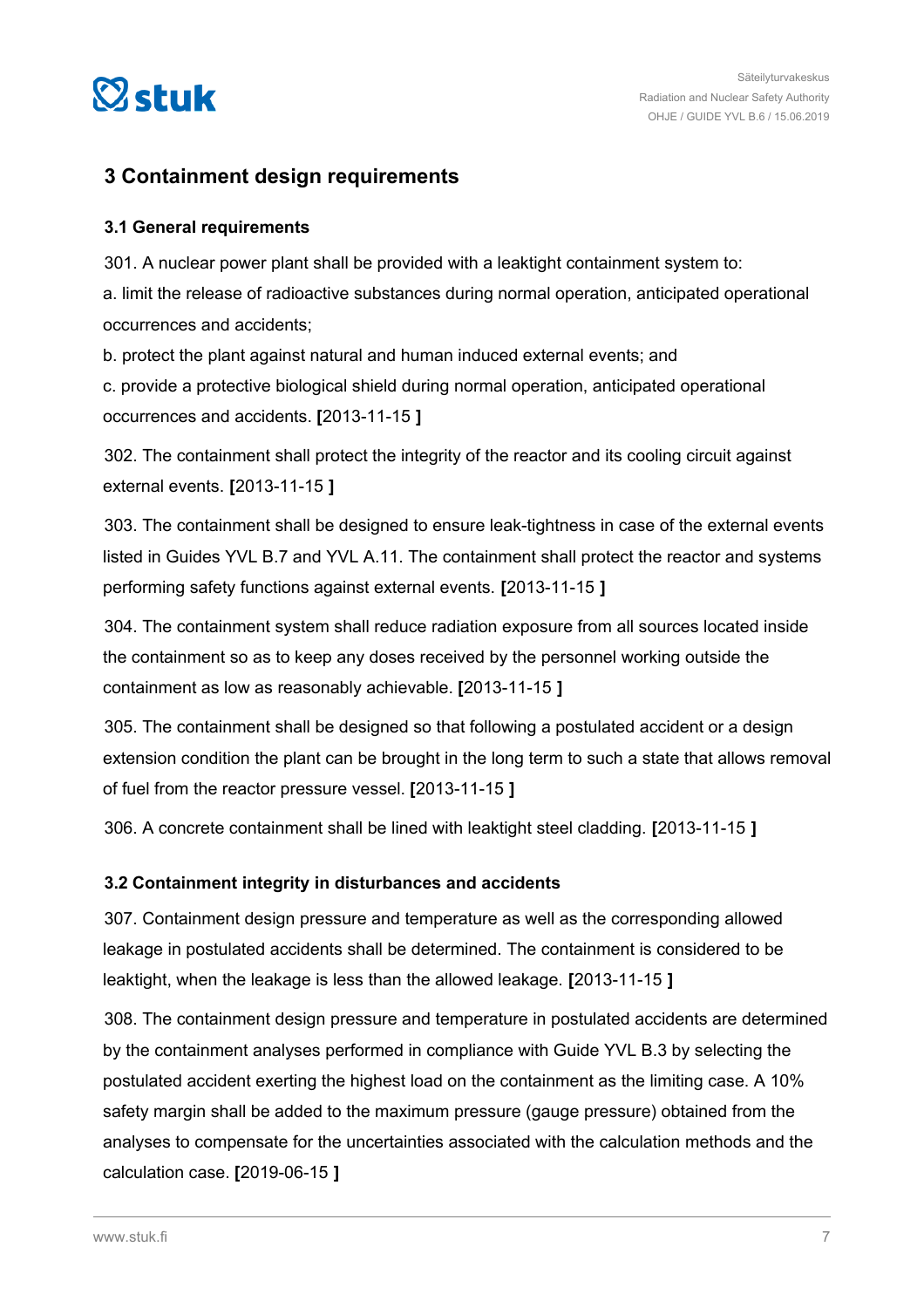<span id="page-7-0"></span>

309. The containment shall be dimensioned so as to ensure that it retains its leaktightness in a severe reactor accident even if 100% of the easily oxidised reactor core materials react with water. **[**2013-11-15 **]**

310. Containment pressure and temperature limits shall be determined within which the containment retains its leaktightness in severe reactor accidents. **[**2019-06-15 **]**

311. The leaktightness of the containment in severe reactor accidents shall be demonstrated using the containment temperature and pressure obtained from the severe accident analyses performed in compliance with Guide YVL B.3 by increasing the maximum pressure (gauge pressure) by a 50% safety margin and by pressure increase due to hydrogen combustion calculated according to the AICC principle. **[**2019-06-15 **]**

312. A containment based on the pressure suppression concept shall be designed to ensure that an accident involving the loss of the pressure suppression function will not lead to the loss of containment structural integrity. **[**2013-11-15 **]**

313. Any accident situation detailed in requirement 312 shall be analysed as a design extension condition (DEC B). The assumptions to be used in the analyses of design extension conditions are presented in Guide YVL B.3. **[**2013-11-15 **]**

## **3.3 Containment leak tests**

314. The design shall allow for the testing of the leaktightness of the containment, its penetrations, access locks and hatches. **[**2013-11-15 **]**

## **3.4 Collection of materials leaked from the containment**

315. Any leaks of radioactive substances from the gas space of the primary containment shall be led to the secondary containment from which they can be collected and processed as appropriate. **[**2013-11-15 **]**

316. The space between the primary and secondary containment shall be provided with a filtered ventilation system capable of maintaining the annulus at a sub-atmospheric pressure during accidents. The secondary containment ventilation system shall remain operable even in the event of a single failure. **[**2019-06-15 **]**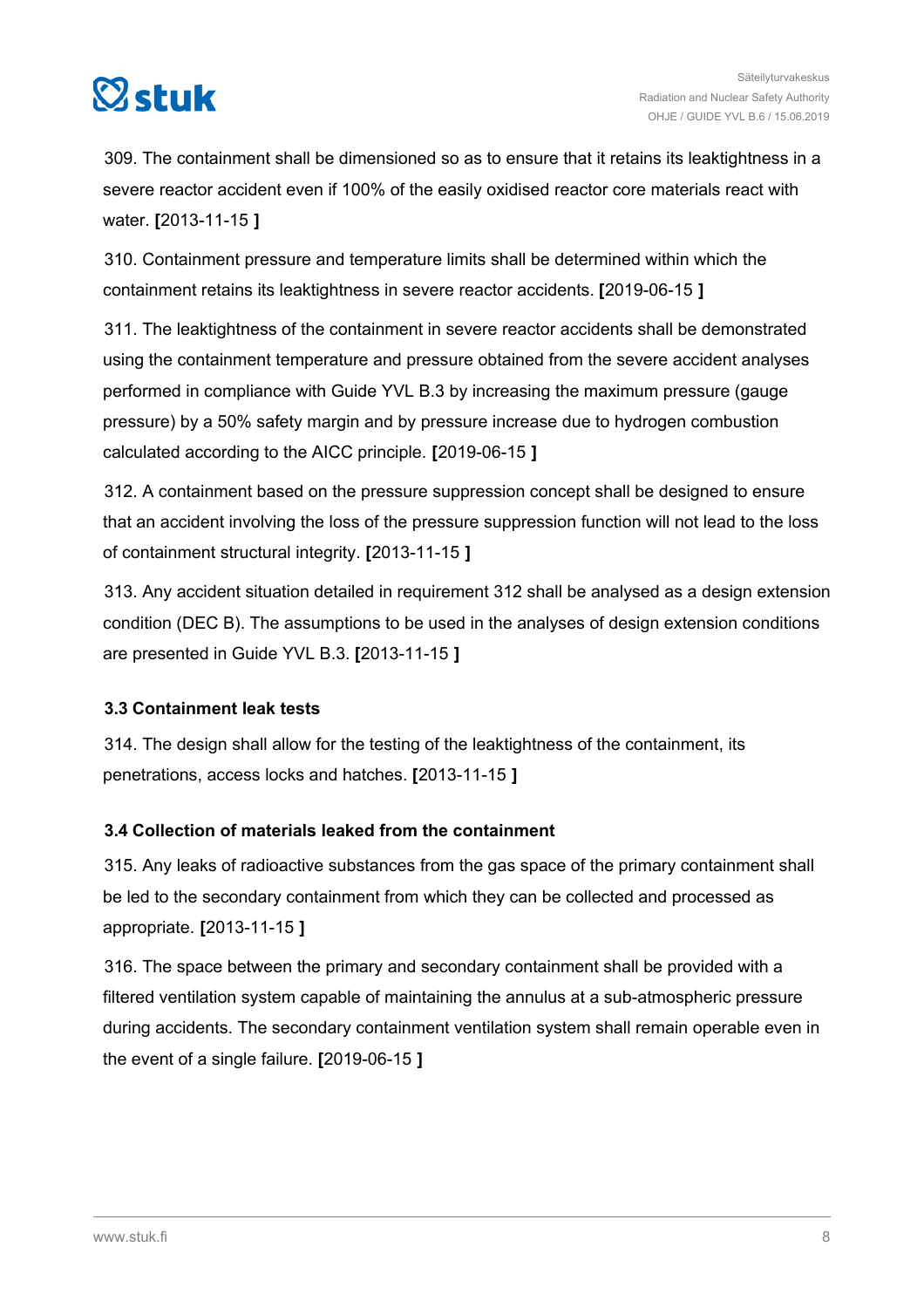<span id="page-8-0"></span>

## **3.5 Penetrations and access locks**

317. Containment penetrations and access locks and hatches shall be designed to withstand the same temperature and pressure loads as the containment itself. **[**2013-11-15 **]**

318. Location, structure, protection and sealing materials of containment penetrations, access locks and hatches, and isolation valves shall ensure their operability and leaktightness during normal operation, anticipated operational occurrences and accidents. **[**2013-11-15 **]**

319. Containment penetrations shall withstand the loads exerted by piping movements and accidents as intended in requirement 318. **[**2019-06-15 **]**

320. There shall be a minimum of two personnel access locks. The personnel access locks shall be located sufficiently far away from each other so as to ensure that at least one of them can be used as an emergency exit from the containment in all situations. Both shall also be operable without electrical power. The requirements for marking of emergency exits are set out in Guide YVL B.8. **[**2013-11-15 **]**

321. The personnel access locks in the containment shall consist of air locks designed to ensure that at least one door is always closed when the air lock is used for passage. Both doors of the airlock shall be kept closed at all times except when the airlock is used for entering or exiting the containment. **[**2019-06-15 **]**

322. Equipment hatches shall be provided with double seals capable of being leak-tested. The equipment hatch of the containment shall be kept closed. The equipment hatch may only be opened in circumstances where it can be closed quickly enough to prevent releases resulting from potential transients or accidents under such circumstances. Requirements 353 and 355 concern the use of the equipment hatch during shutdowns. **[**2013-11-15 **]**

322a. It shall be possible to isolate also other containment access locks and penetrations than those expressly stated in this guide in case of a single failure. **[**2019-06-15 **]**

## **3.6 Containment isolation valves**

323. The design shall allow reliable closing of every line penetrating the containment pressure boundary and communicating with the primary coolant or containment atmosphere. Such lines shall be equipped with at least two independent isolation valves in series. The diversity principle shall be applied to the isolation valves in series. **[**2019-06-15 **]**

324. The isolation valve according to requirement 323 shall be locked closed or have provisions to be closed automatically, in which case it shall be controlled by the plant's protection system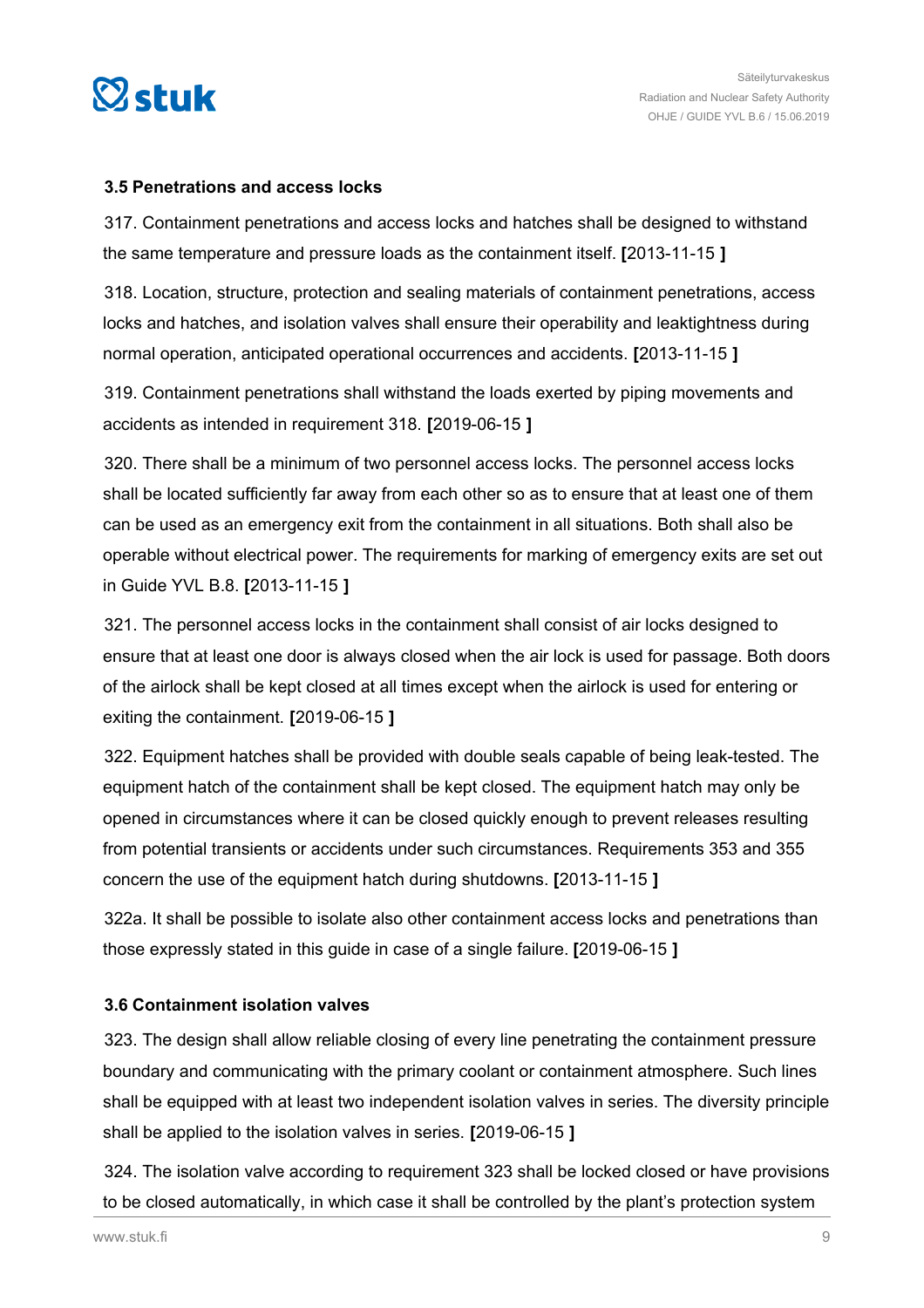

or be of the passively closing type (check valve). There shall be at least one isolation valve both inside and outside the containment. **[**2013-11-15 **]**

325. Each pipeline penetrating the containment pressure boundary that is not connected to the primary coolant or directly connected to the gas space of the containment shall be provided with at least one isolation valve outside the containment. **[**2019-06-15 **]**

326. The isolation valve according to requirement 325 shall be either automatically actuated, locked-closed or remotely operated manually. **[**2013-11-15 **]**

327. The containment isolation valve shall close quickly enough to effectively limit release of radioactive substances from the containment through the valve in an accident. **[**2013-11-15 **]**

328. The line between the containment isolation valve and the containment boundary shall be as short as possible. **[**2013-11-15 **]**

329. A check valve may not be used as a containment-external isolation valve. **[**2013-11-15 **]**

329a. The control function of the containment isolation valves shall be ensured with systems designed for severe reactor accident management. Ensuring shall be tolerant of a single failure for the pipes that are not automatically isolated in connection with an initiating event leading to containment isolation. **[**2019-06-15 **]**

330. Moved to para. 322a. **[**2019-06-15 **]**

331. A specific requirement (456e) regarding the isolation valve control function is presented in Guide YVL B.1. **[**2019-06-15 **]**

332. Automatically actuated containment isolation valves shall preferably be of the self-closing type (fail-safe close) in the event of a loss of power supply to the isolation valve actuator. **[**2013-11-15 **]**

333. The design shall allow monitoring of the position of the isolation valves from the control room, with the exception of locked-closed manually operated valves. For those valves, information of the valve position must be available at the control room. **[**2013-11-15 **]**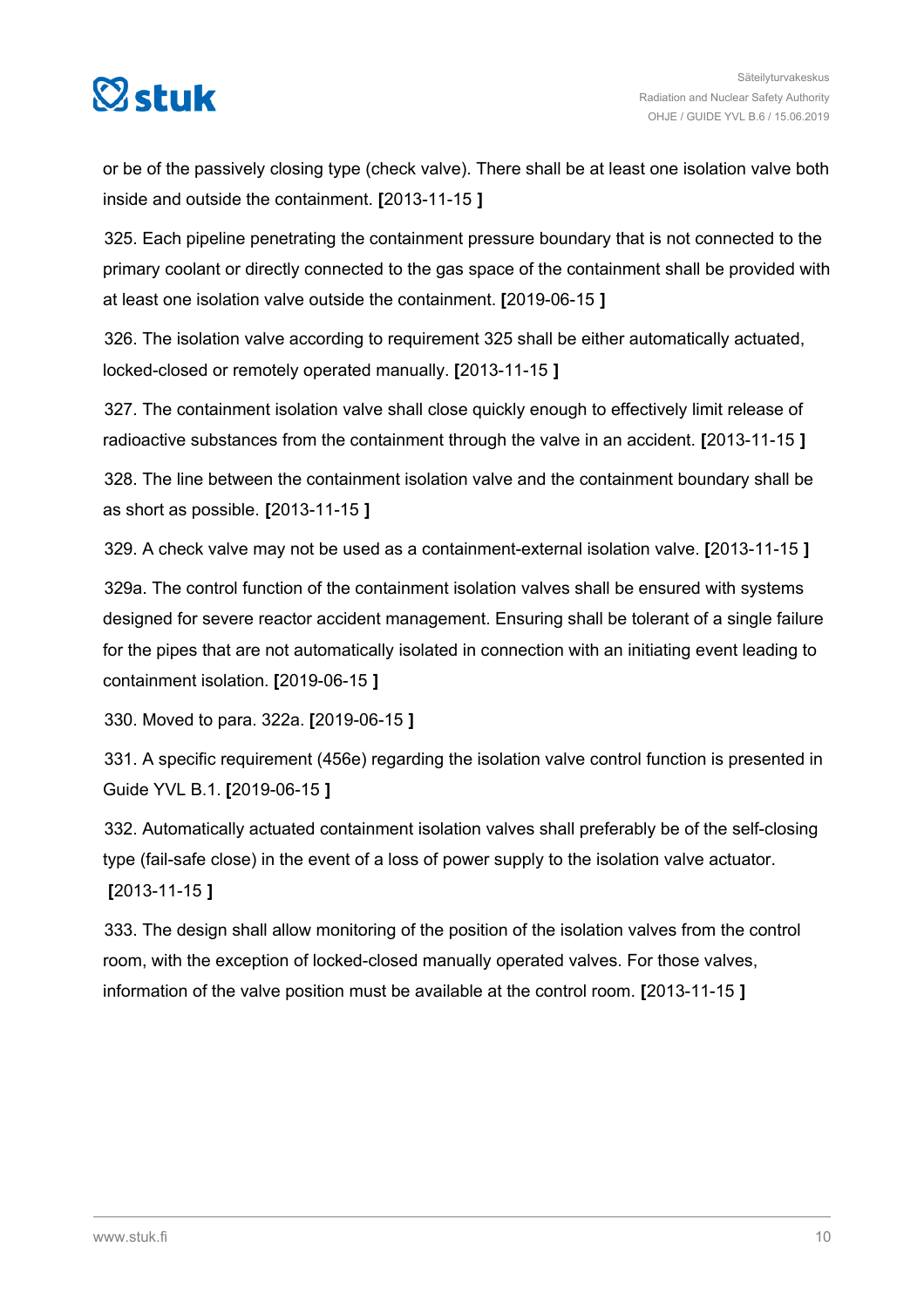<span id="page-10-0"></span>

## **3.7 Containment internals**

334. Loads arising in accident conditions shall not damage containment internal structures or components necessary for accident management to the extent that the damage prevents proper accident management. **[**2013-11-15 **]**

## **3.8 Pressure management and temperature management in accident conditions**

335. A nuclear power plant shall have systems to remove heat from the containment during accidents. The safety function to be performed by these systems is to reduce containment pressure and temperature, and to keep them at a sufficiently low level. **[**2019-06-15 **]**

336. Containment heat removal in postulated accidents shall be ensured by one or several systems that together meet the 72-hour self-sufficiency criterion also in the event of a single failure even if any single component affecting the safety function were simultaneously out of operation due to repair or maintenance. **[**2019-06-15 **]**

337. Containment heat removal in a severe reactor accident shall be ensured even in the case of a single failure. It shall be possible to execute heat removal without water, fuel or any other material replenishments external to the plant site for 72 hours. **[**2019-06-15 **]**

337a. The implementation of severe reactor accident management shall avoid complex manual or automatic controls and dependence on an external power source. **[**2019-06-15 **]**

338. Venting of the steam-gas mixture accumulated in the containment into the environment shall be used only, if no other means designed for pressure control are available. This shall be taken into account in the design of the containment pressure reduction function. **[**2019-06-15 **]**

339. Following a severe reactor accident, it must be possible to decrease the pressure difference across the containment pressure boundary to a level consistent with the safe state following a severe accident . **[**2019-06-15 **]**

340. With design solutions where containment pressure decrease in compliance with requirement 339 is done by venting gas from the containment into the environment, the venting system must be provided with an efficient filter. After filtering, the released gases shall be routed to the plant ventilation stack. Any combustible gases contained by the discharged gas shall not compromise accident management or the measurement of radioactive emissions. **[**2013-11-15 **]**

340a. Systems used in bringing the plant to a safe state following a severe reactor accident are not required to be independent from the systems designed for normal operation, anticipated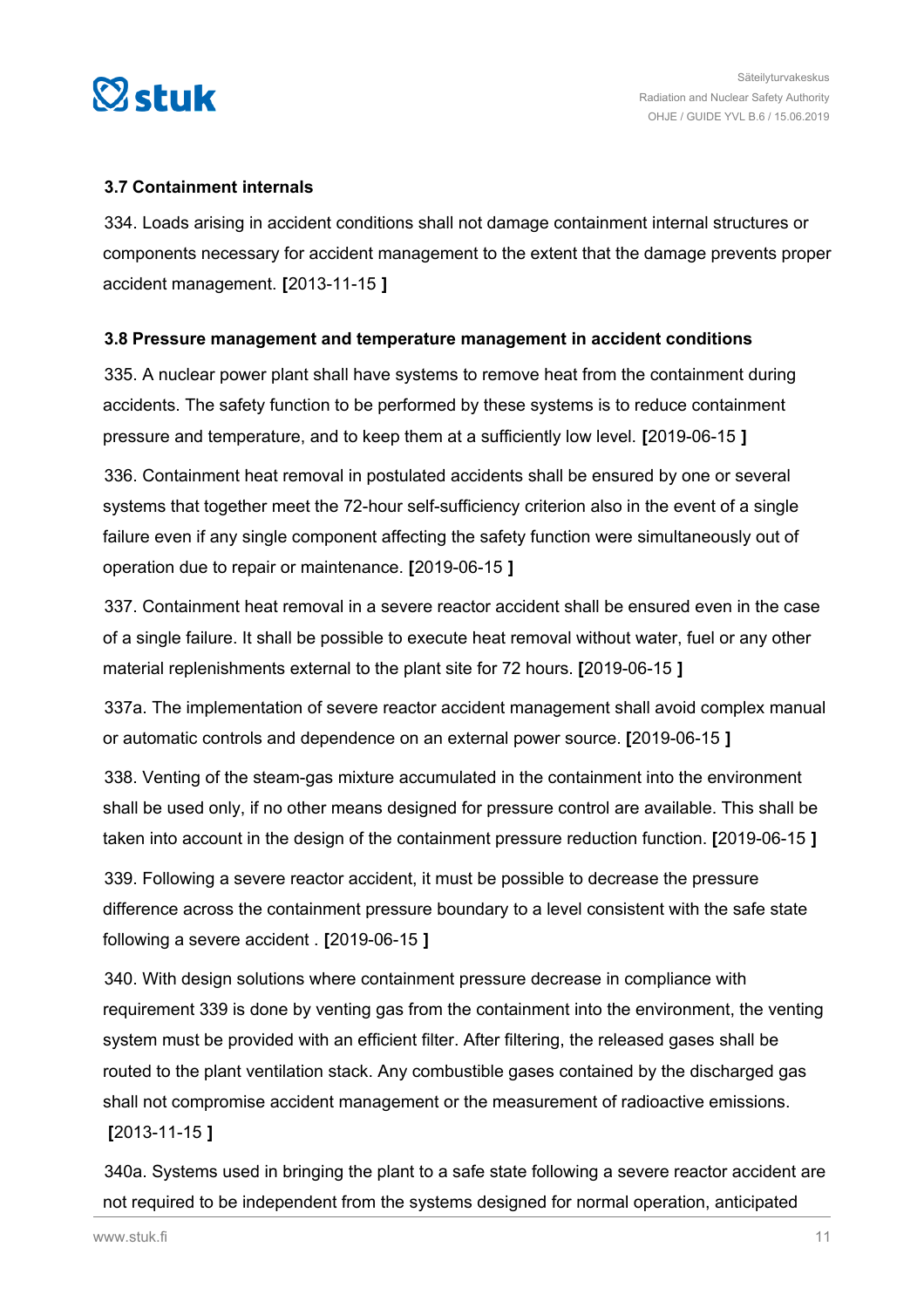<span id="page-11-0"></span>

operational occurrences and postulated accidents. When using systems that do not fulfil this independence in order to bring the plant to a safe state or to maintain it following a severe reactor accident, the operability of the systems shall be demonstrated in conditions following a severe reactor accident. **[**2019-06-15 **]**

340b. It shall be possible, if necessary, to restore the operability of the systems required to bring the plant to a safe state or to maintain it following a severe reactor accident in conditions following the accident. **[**2019-06-15 **]**

340c. Functions required to bring the plant to a safe state or to maintain it following a severe reactor accident shall be implemented by one or several systems. If the systems are located in facilities that are not accessible in conditions following a severe reactor accident, the singlefailure criterion shall be applied to the function in terms of components requiring an external power source. **[**2019-06-15 **]**

## **3.9 Combustible gases and energetic phenomena**

341. The containment structure and systems used for managing accidents shall prevent such gas burns, gas explosions or other energetic phenomena that may jeopardise containment integrity or leaktightness, or the operability of the components needed for accident management. **[**2013-11-15 **]**

342. Combustible gases shall be primarily managed by systems and components that are located inside the containment and do not require an external power supply. **[**2013-11-15 **]**

## **3.10 Management of reactor debris in a severe reactor accident**

343. The debris of a damaged reactor shall be cooled in such a way that release of radioactive substances to the containment atmosphere can be effectively reduced, and that the heat radiated from the debris will not endanger containment integrity. **[**2013-11-15 **]**

## **3.11 Cleaning of the gas space in accidents**

344. The design shall allow removal of radioactive substances from the containment gas space in accident conditions. **[**2013-11-15 **]**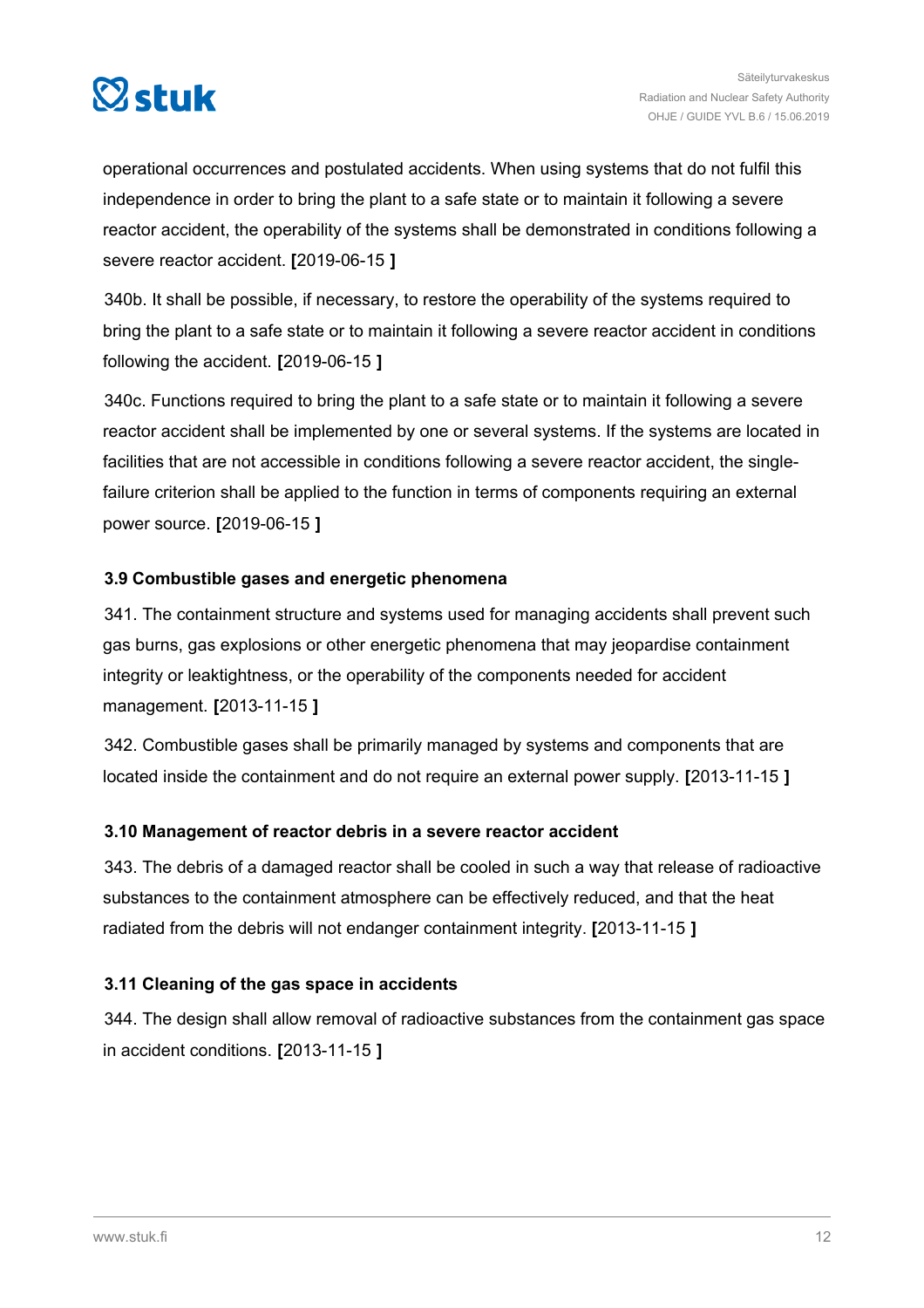<span id="page-12-0"></span>

## **3.12 Coatings**

345. The coatings used in the containment shall not endanger accident management. **[**2013-11-15 **]**

## **3.13 Containment instrumentation**

346. Moved to Guide YVL B.1. **[**2019-06-15 **]**

347. Removed. **[**2019-06-15 **]**

348. Removed. **[**2019-06-15 **]**

349. The requirements for measurement and monitoring instrumentation and their qualification are presented in Guides YVL B.1 and YVL E.7. **[**2019-06-15 **]** (Translation corrected 2020-02-05)

## **3.14 Containment pressure tests and leak tests**

350. A containment pressure test shall be performed prior to the commissioning of the plant to demonstrate the structural integrity of the containment. The overpressure used in the pressure test shall be at least 1.15 times the containment design overpressure. The requirements for commissioning of the nuclear power plant are set out in Guide YVL A.5. The requirements for the containment pressure and leak test plans are set out in Guide YVL E.6. **[**2013-11-15 **]**

351. Regular leak tests shall be performed on the containment as well as its penetrations, access locks and hatches to ensure that the leaktightness of the containment remains at an acceptable level throughout the service life of the plant. The leak test shall be performed at a pressure equivalent to the maximum pressure in the postulated accident exerting the highest load on the containment. The leak test shall be performed at intervals that enable reliable monitoring of containment leaktightness. **[**2013-11-15 **]**

352. The containment shall be so designed that the test pressure of the periodic leak test will not endanger the operability of the containment and the structures and components within the containment, or significantly shorten their service life. **[**2013-11-15 **]**

352a. The estimated date and test programme of the containment pressure and leak tests shall be submitted to STUK no later than one month before the execution of the test. **[**2019-06-15 **]**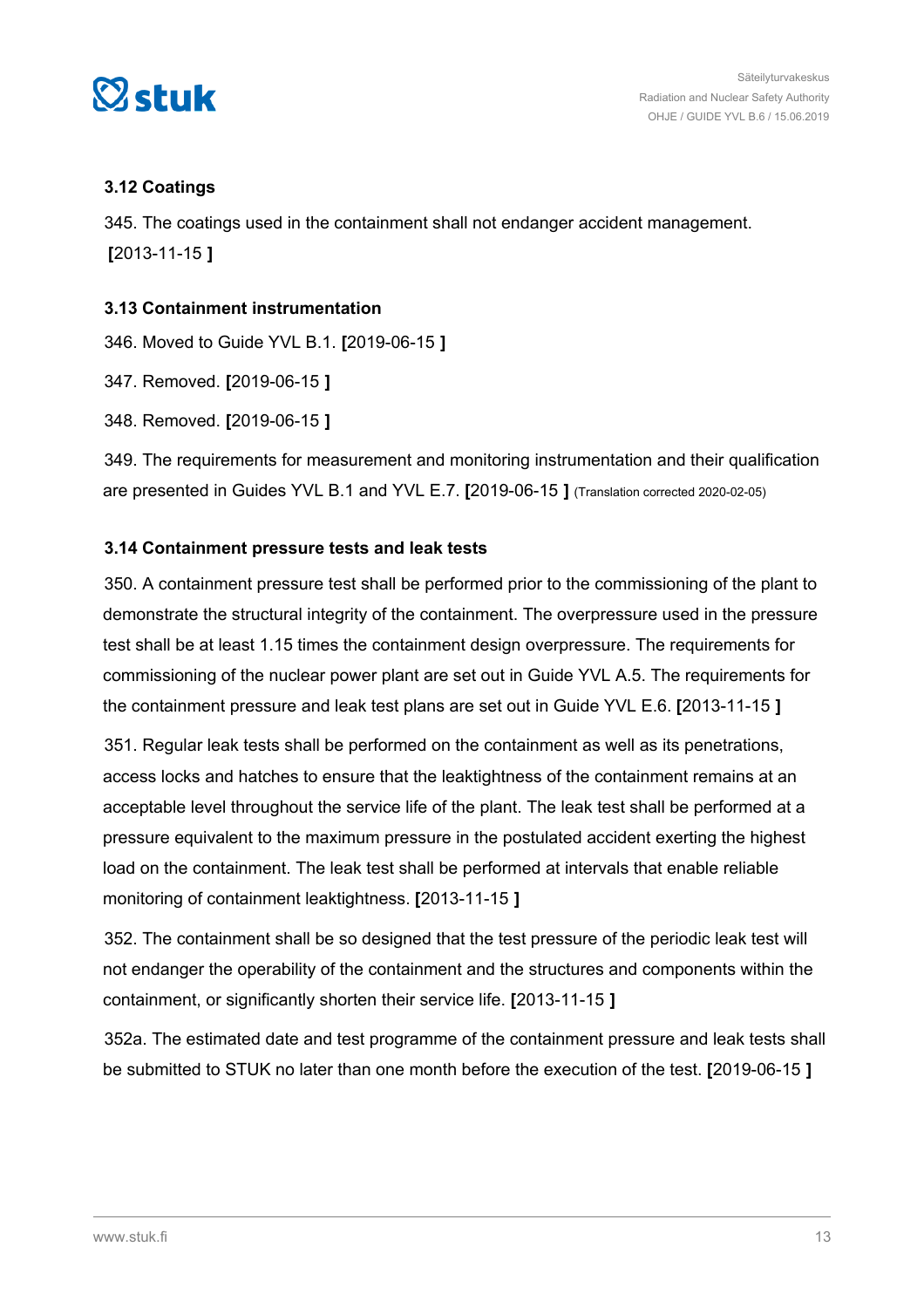<span id="page-13-0"></span>

## **3.15 Requirements pertaining to shutdown states**

353. The containment or, alternatively, the secondary containment, shall remain leaktight in shutdown states if:

- a. fuel is handled inside the containment;
- b. heavy loads are transferred above a loaded reactor;
- c. heavy loads are transferred above spent fuel pools;
- d. actions are taken which increase reactor criticality or may lead to an uncontrollable reduction in the primary circuit water volume. **[**2013-11-15 **]**

354. The emergency ventilation systems of the secondary containment shall remain operable in conditions where containment leaktightness is required. **[**2013-11-15 **]**

355. If it is necessary to make the containment non-leaktight during an outage, it shall be possible to restore the leaktightness of the containment within a short enough period of time to effectively prevent release of radioactive substances into the environment in the event of a potential accident occurring during the outage. Justification shall be given for the time required for restoring leaktightness. **[**2013-11-15 **]**

356. If the leaktightness of a non-leaktight containment cannot be restored in outage conditions, the damage to nuclear fuel during the outage shall be practically eliminated. **[**2019-06-15 **]**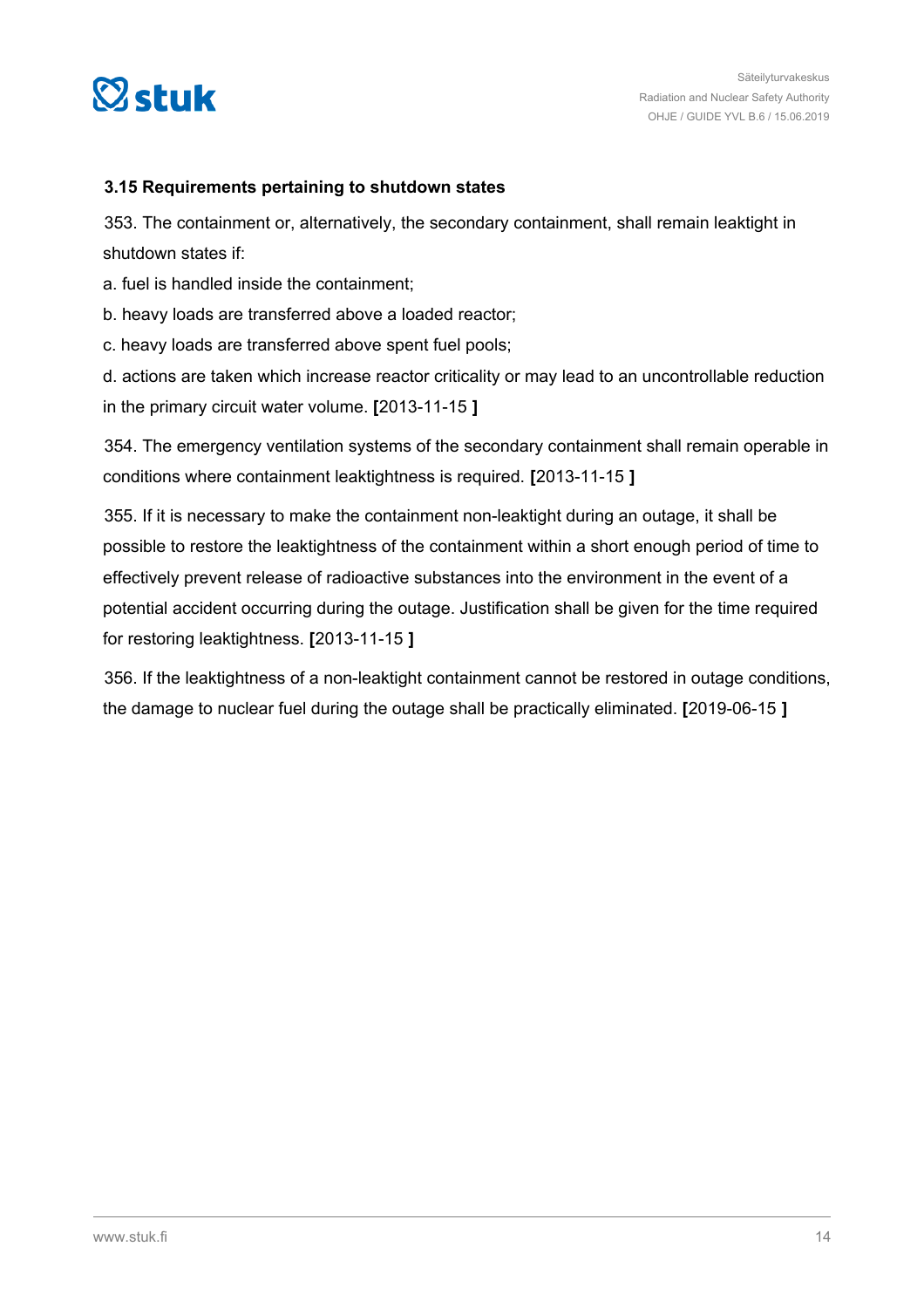<span id="page-14-0"></span>

## **4 Regulatory oversight by the Radiation and Nuclear Safety Authority**

401. Stages of the containment licensing – decision-in-principle, construction license, operation license and plant modifications – and principles of STUK plant and system level oversight are set out in Guide YVL B.1. Documents pertaining to license applications are set out in Guide YVL A.1 "Regulatory oversight of safety in the use of nuclear energy". **[**2019-06-15 **]**

402. The pressure and leak tests specified in requirements 350 and 351 will be overseen by STUK. Requirements for delivery of the test results to STUK are set out in Guide YVL A.9 "Regular reporting on the operation of a nuclear facility". **[**2019-06-15 **]**

403. Removed. **[**2019-06-15 **]**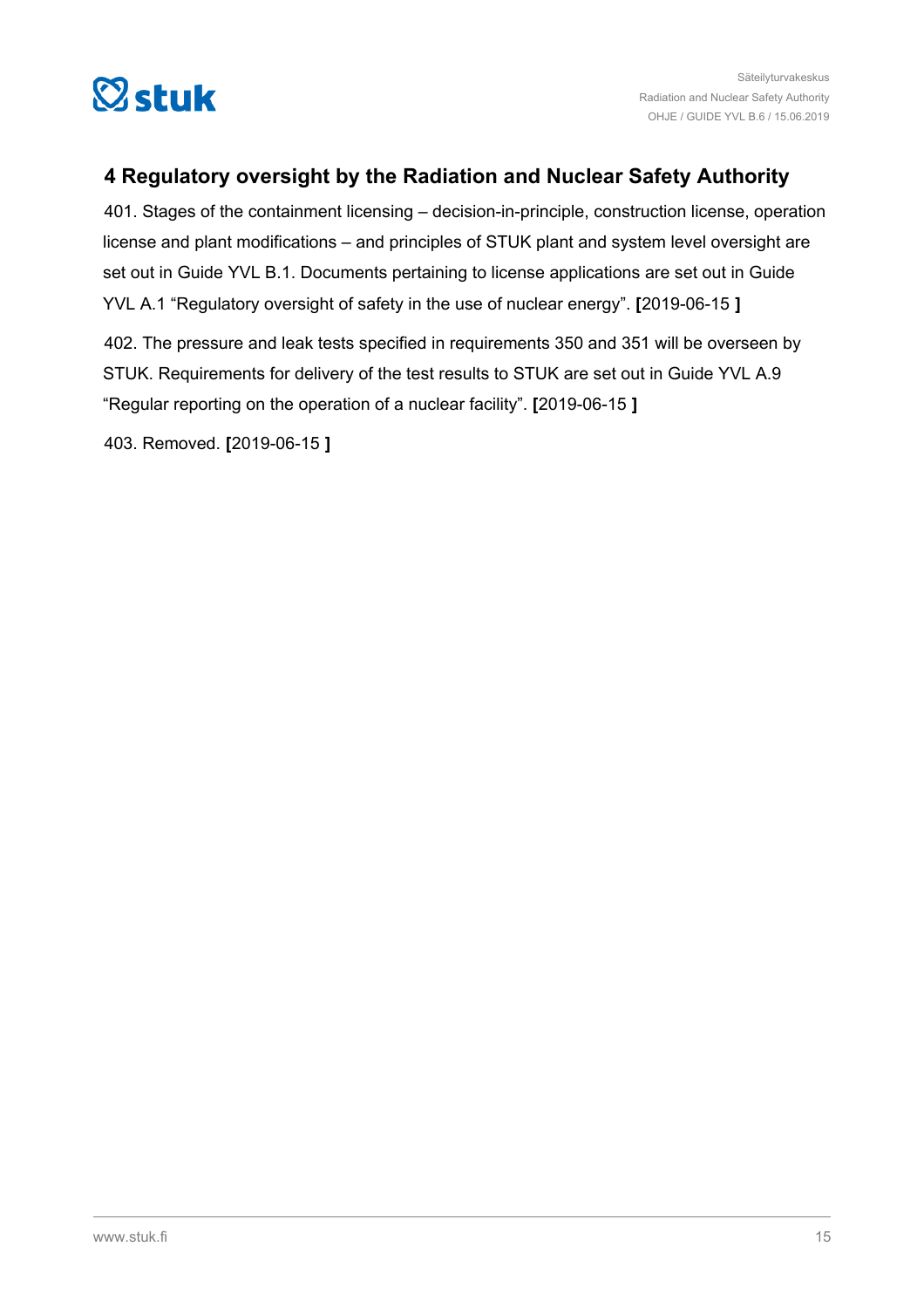<span id="page-15-0"></span>

## **5 References**

1. The Nuclear Energy Act (990/1987). **[**2013-11-15 **]**

2. The Nuclear Energy Decree (161/1988). **[**2013-11-15 **]**

3. Radiation and Nuclear Safety Authority Regulation on the Safety of a Nuclear Power Plant (STUK Y/1/2018). **[**2019-06-15 **]**

4. Safety of Nuclear Power Plants: Design, IAEA Safety Standards, Specific Safety Requirements SSR-2/1 (Rev. 1), IAEA Vienna 2016. **[**2019-06-15 **]**

5. Design of Reactor Containment Systems for Nuclear Power Plants, IAEA Safety Standards, Safety Guide NS-G-1.10, IAEA Vienna 2004. **[**2019-06-15 **]**

6. WENRA Safety Reference Levels for Existing Reactors, Western European Nuclear Regulators' Association, Reactor Harmonization Working Group, September 2014. **[**2019-06-15 **]**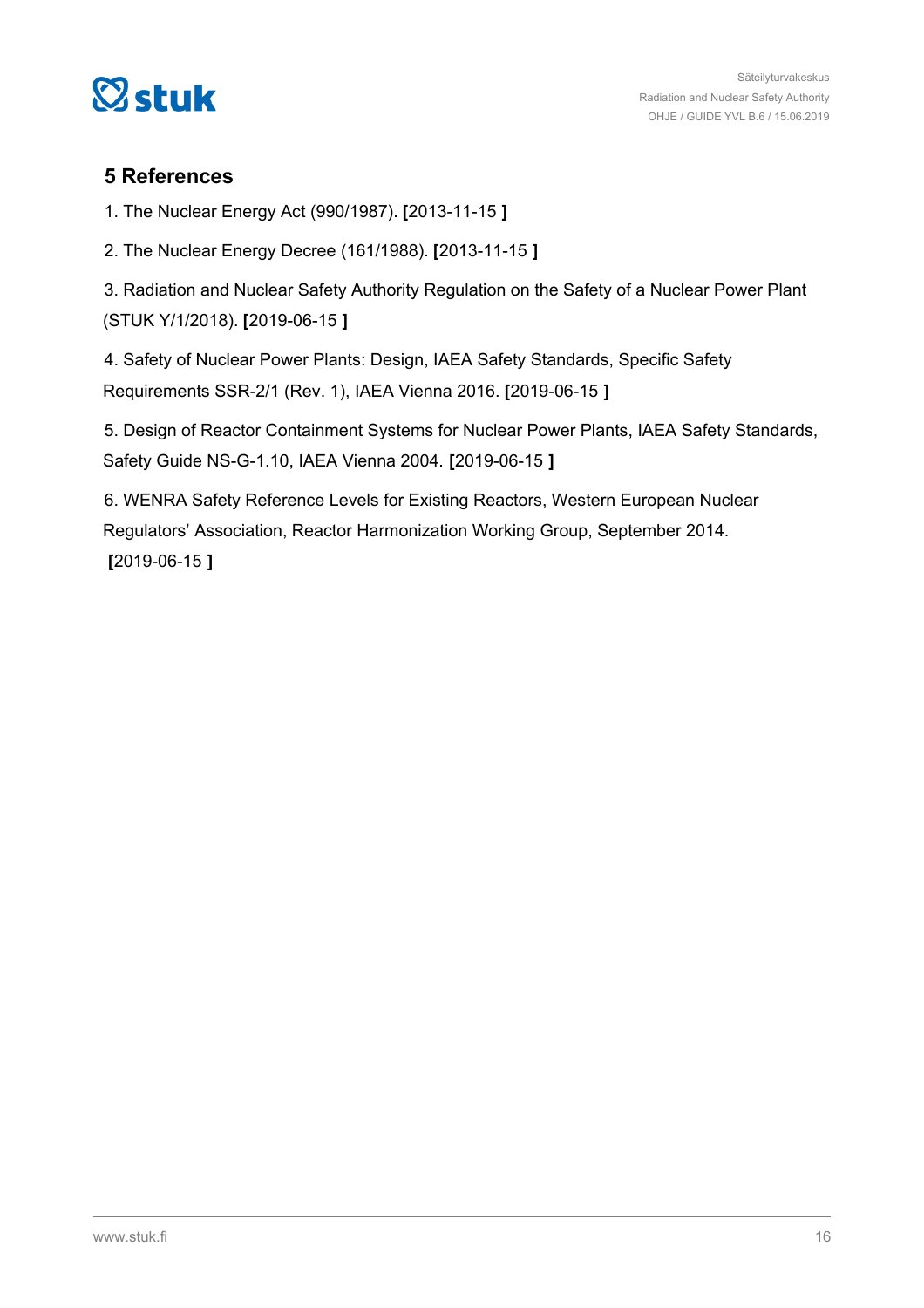

## **Definitions**

## **AICC**

AICC, Adiabatic Isochoric Complete Combustion, shall refer to a conservative estimate of the pressurisation caused by a hydrogen burn (not a dynamic load, however). The burn is assumed to be adiabatic (no heat is transferred to the structures), isochoric (volume remains unchanged) and complete (all available hydrogen burns up).

## **Initiating event**

Initiating event shall refer to an identified event that leads to anticipated operational occurrences or accidents.

## **Controlled state**

Controlled state shall refer to a state where a reactor has been shut down and the removal of its decay heat has been secured. (STUK Y/1/2018)

## **Controlled state following a severe reactor accident**

Controlled state following a severe reactor accident shall refer to a state where the removal of decay heat from the reactor core debris and the containment has been secured, the temperature of the reactor core debris is stable or decreasing, the reactor core debris is in a form that poses no risk of re-criticality, and no significant volumes of fission products are any longer being released from the reactor core debris. (STUK Y/1/2018)

### **System**

System shall refer to a combination of components and structures that performs a specific function.

### **Qualification**

Qualification is normally used as a synonym for "validation" in YVL-guides. Qualification shall refer to confirmation, through the provision of objective evidence, that the requirements for a specific intended use or application have been fulfilled.

## **Normal operating conditions**

Normal operating conditions shall refer to the planned operation of a nuclear facility according to the operating procedures. Normal operating conditions also include testing, plant start-up and shutdown, maintenance and the replacement of nuclear fuel. (STUK Y/1/2018)

YVL Guides also use the term normal operation, which means the same as normal operating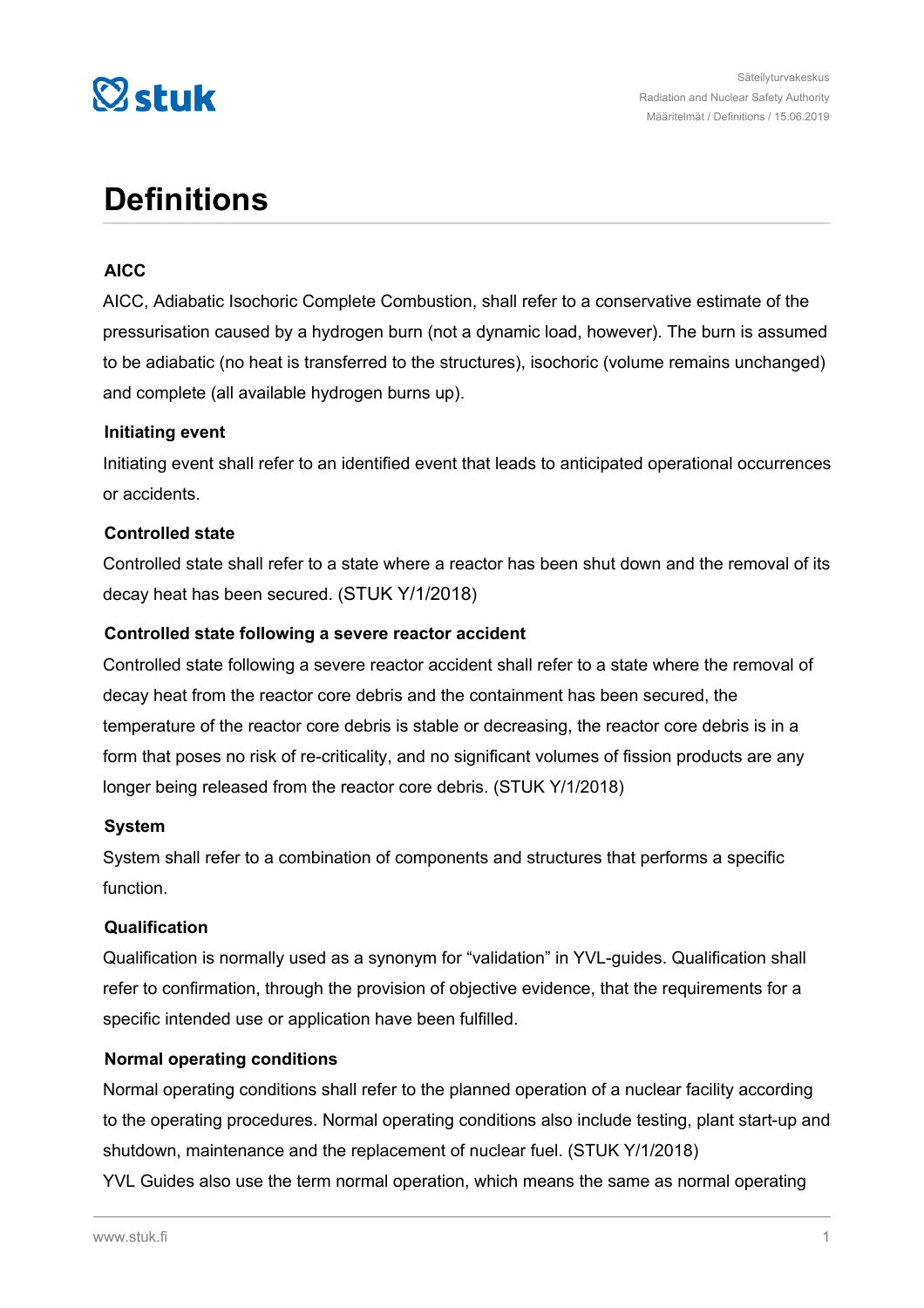

conditions.

## **Anticipated operational occurrence**

Anticipated operational occurrence shall refer to such a deviation from normal operation that can be expected to occur once or several times during any period of a hundred operating years. (Nuclear Energy Decree 161/1988)

## **Postulated accident**

Postulated accident shall refer to a deviation from normal operation which is assumed to occur less frequently than once over a span of one hundred operating years, excluding design extension conditions; and which the nuclear facility is required to withstand without sustaining severe fuel failure, even if individual components of systems important to safety are rendered out of operation due to servicing or faults. Postulated accidents are grouped into two classes on the basis of the frequency of their initiating events: a) Class 1 postulated accidents, which can be assumed to occur less frequently than once over a span of one hundred operating years, but at least once over a span of one thousand operating years; b) Class 2 postulated accidents, which can be assumed to occur less frequently than once during any one thousand operating years. (Nuclear Energy Decree 161/1988)

## **Design extension condition**

Design extension condition shall refer to:

a. an accident where an anticipated operational occurrence or class 1 postulated accident involves a common cause failure in a system required to execute a safety function;

b. an accident caused by a combination of failures identified as significant on the basis of a probabilistic risk assessment; or

c. an accident caused by a rare external event and which the facility is required to withstand without severe fuel failure.

(Nuclear Energy Decree 161/1988)

## **72-hour self-sufficiency criterion**

72-hour self-sufficiency criterion shall means that the system to which the criterion is applied must be able to perform its function for a minimum of 72 hours so that for the first 24 hours no material replenishments (such as filling the water or fuel tank of the system) are needed, and for the following 48 hours provisions and material reserves exist at the plant site to arrange the necessary material replenishments for the system.

## **Accident**

Accident shall refer to postulated accidents, design extension conditions and severe accidents.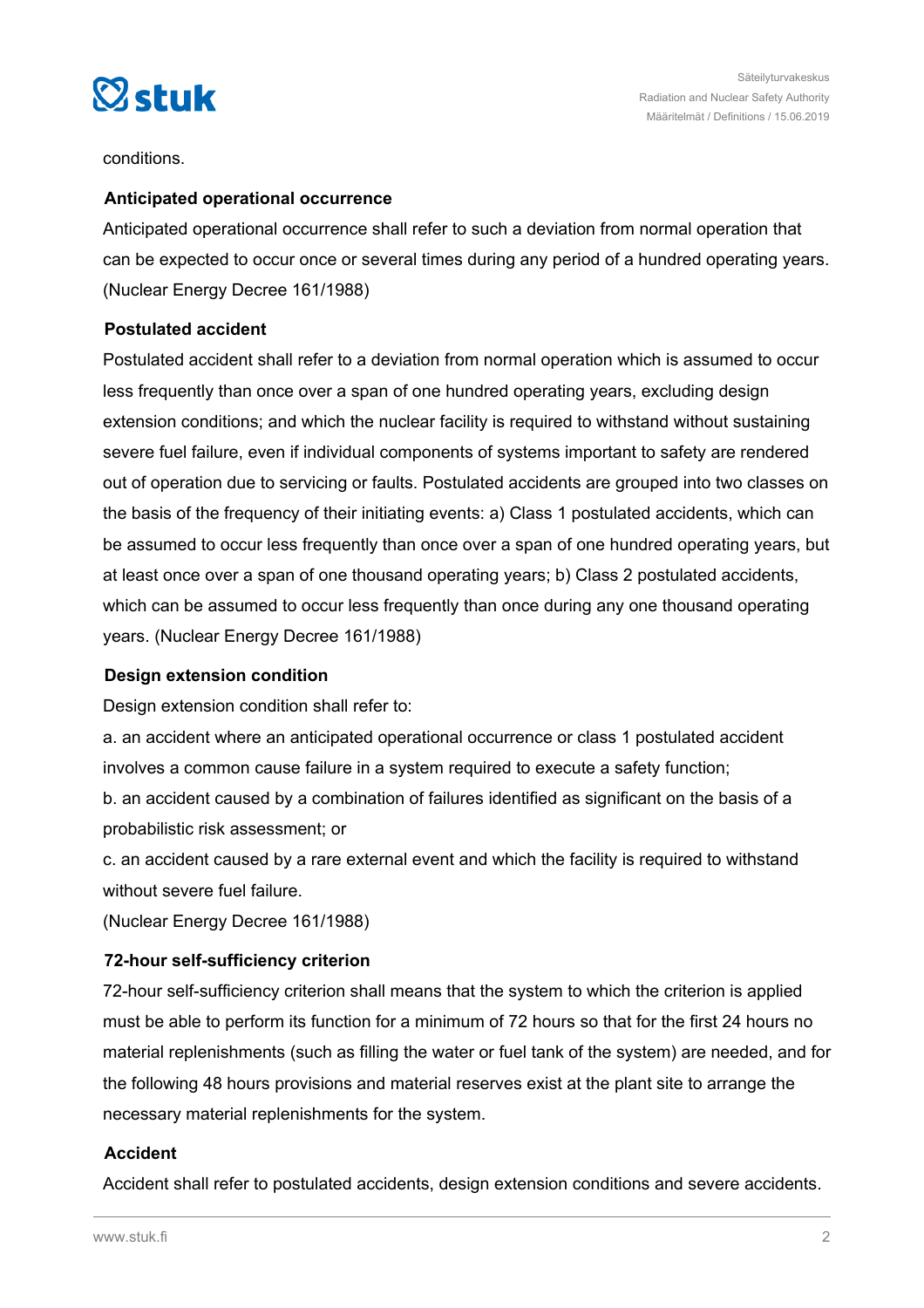

## (Nuclear Energy Decree 161/1988)

#### **Primary containment**

Primary containment shall refer to a pressure-proof and leak-tight building surrounding the reactor and its coolant circuit, the function of which is to protect the reactor and the coolant circuit from external events and prevent the release of radioactive substances into the environment in accidents. When the word 'containment' is used in Guide YVL B.6, it refers to the primary containment. The primary containment may be surrounded by a secondary containment. The purpose of the secondary containment is to make possible the recovery and processing of any radioactive substances leaking form the primary containment. For this purpose, the interim space between the primary containment and secondary containment is kept at underpressure. The secondary containment may also provide protection against external events.

#### **Containment system**

Containment system shall refer to the containment (structure) and its systems that are designed to isolate the containment, remove heat from inside the containment, and control radioactive substances and combustible gases in accident scenarios.

#### **Safe state**

Safe state shall refer to a state where the reactor has been shut down and is non-pressurised, and removal of its decay heat has been secured. (STUK Y/1/2018)

### **Safe state following a severe reactor accident**

Safe state following a severe reactor accident shall refer to a state where the conditions for the controlled state of a severe reactor accident are met and, in addition, the pressure inside the containment is low enough that leak from the containment is minor, even if the containment is not leak-tight. (STUK Y/1/2018)

### **Safety functions**

Safety functions shall refer to functions important from the point of view of safety, the purpose of which is to control disturbances or prevent the generation or propagation of accidents or to mitigate the consequences of accidents. (STUK Y/1/2018)

#### **Severe reactor accident**

Severe reactor accident shall refer to an accident in which a considerable part of the fuel in a reactor loses its original structure. (STUK Y/1/2018)

### **Failure criterion (N+1)**

(N+1) failure criterion shall mean the same as the single failure criterion.